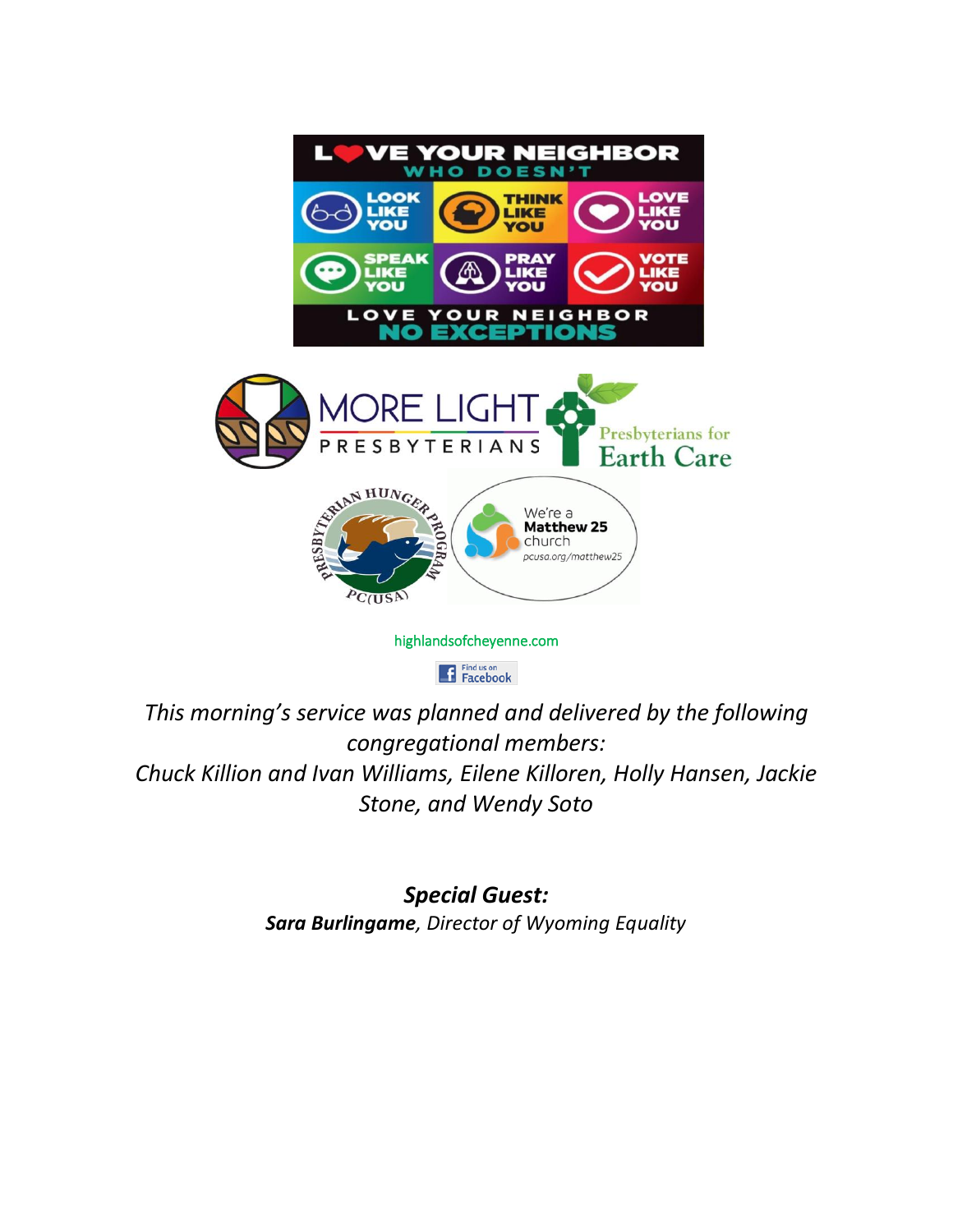# **VIVA La VIDA (Live Life)**

#### *Welcome and Announcements*

*Introit* - "Seasons of Love" – by Dave Stratton

# **Seasons Of Love**

#### [Rent](https://www.bing.com/ck/a?!&&p=95fb53589075a7ad6107196a1e41bfe90d9ae91a2def361186263a7909f75601JmltdHM9MTY1MzE0MjM2MSZpZ3VpZD1lZWRlYWJhMi1jYmE3LTQ4ZTUtOTZkMi0zNjMyMmNjYTg0ODQmaW5zaWQ9NTM5Mg&ptn=3&fclid=1359a0b0-d910-11ec-8d3b-ae9bdef971a4&u=a1aHR0cHM6Ly93d3cuYmluZy5jb20vc2VhcmNoP3E9UmVudCZGT1JNPVNOQVBTVA&ntb=1)

Five hundred twenty-five thousand, six hundred minutes Five hundred twenty-five thousand moments, oh dear Five hundred twenty-five thousand, six hundred minutes How do you measure Measure a year?

In daylights, in sunsets In midnights, in cups of coffee In inches, in miles In laughter in strife In five hundred twenty-five thousand, six hundred minutes How do you measure A year in the life?

How about love? How about love? How about love? Measure in love Seasons of love Seasons of love

Five hundred twenty-five thousand, six hundred minutes Five hundred twenty-five thousand

Songwriters: Jonathan D. Larson.

Journeys to plan Five hundred twenty-five thousand, six hundred minutes How do you measure the life Of a woman or a man?

In truths that she learned Or in times that he cried In bridges he burned Or the way that she died

It's time now to sing out Tho' the story never ends Let's celebrate Remember a year In the life of friends

Remember the love (Oh, you got to, you got to remember the love) Remember the love (You know that love is a gift from up above) Remember the love (Share love, give love, spread love) Measure in love (Measure, measure your life in love) Seasons of love Seasons of love (Measure your life, measure your life in love)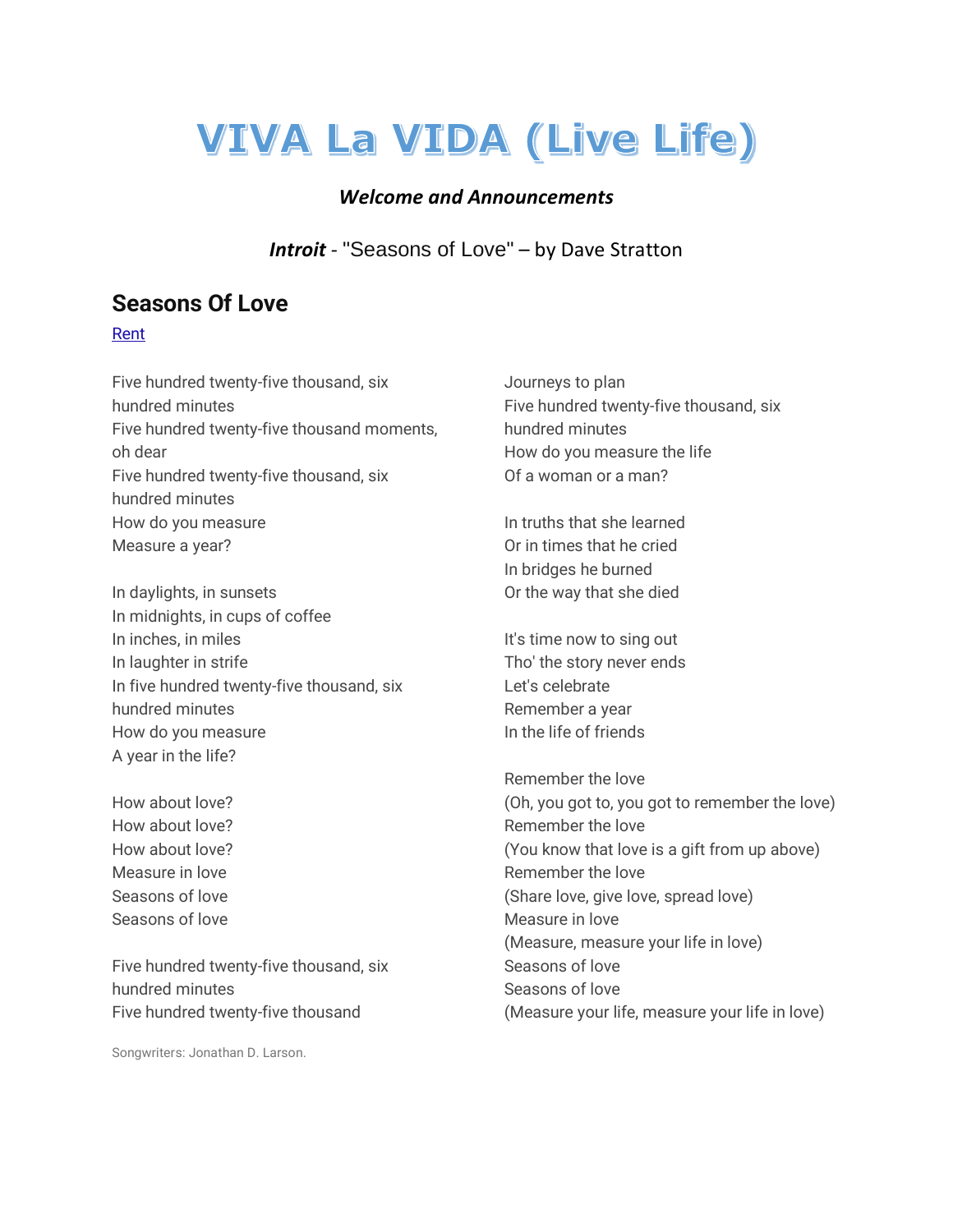### *\* Let us pray together – by Wendy Soto*

#### **O GOD:**

- whom no image can encompass,
- no definition encircle,

and yet who meets us in the *gentle touch of LOVE*, the beauty of a butterfly's wing, and the laughter of children.

Help us to move beyond our attempts to:

- limit You,
- intellectualize You,
- eliminate You from all that is earthy, sensuous, or vibrant,

So that we may greet You in every particle of this spectacular universe, which You are creating! **AMEN**

### *\* Call to Worship – by Chuck Killion and Ivan Williams*

and celebrate that we live it as God created us.



VIVA La VIDA… yours, mine, ours…

- **Ivan**: And celebrate that we are alive, unique, free in God…
- **Chuck**: Celebrate finding joy in God and being filled with empowering, inclusive love.
- **Ivan**: Celebrate those who have gone before us, making a way for us.
- **Chuck:** Celebrate those who are with us now to support us even when life is hard.
- **Ivan:** Celebrate how we are working together for a world where we all live in compassion and justice.

**Together:** For a month, we shout and cry and show up and come together to

# **VIVA La VIDA!!!**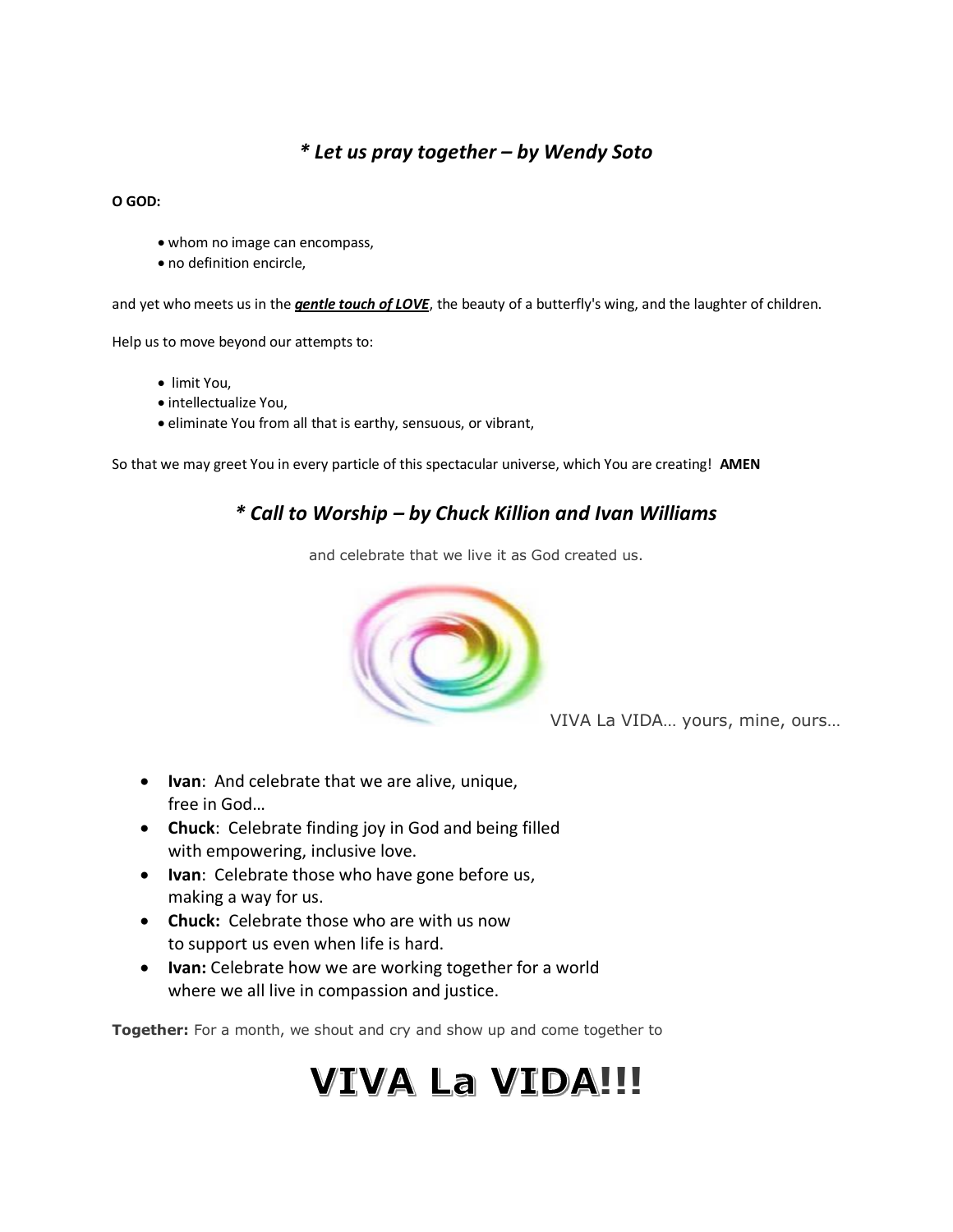# **Did you know that every color in the original rainbow flag has a meaning?**

The original Pride flag was designed in San Fran by **artist Gilbert Baker**, but hot pink for sexuality and turquoise for the arts were eventually removed because it reduced the cost of producing the flags.



*Now we like to ask the following members of our congregation to come forward and tell us what each of these colors mean to them:*

**RED - LIFE –** Eilene Killoren

**ORANGE – HEALING** – Ivan Williams

**YELLOW - SUN/SUNLIGHT –** Holly Hansen

**GREEN - NATURE –** Jackie Stone

**BLUE – SERENITY/HARMONY –** Wendy Soto

**PURPLE - SPIRIT –** Rodger McDaniel

A new flag is called the Progress Pride Flag, and designer **Daniel Quasar**  created it in 2018. This flag added additional colors:

- **BLACK** and **BROWN** represents **People of Color**.
- **PINK, BABY BLUE,** and White represents **Trans People**.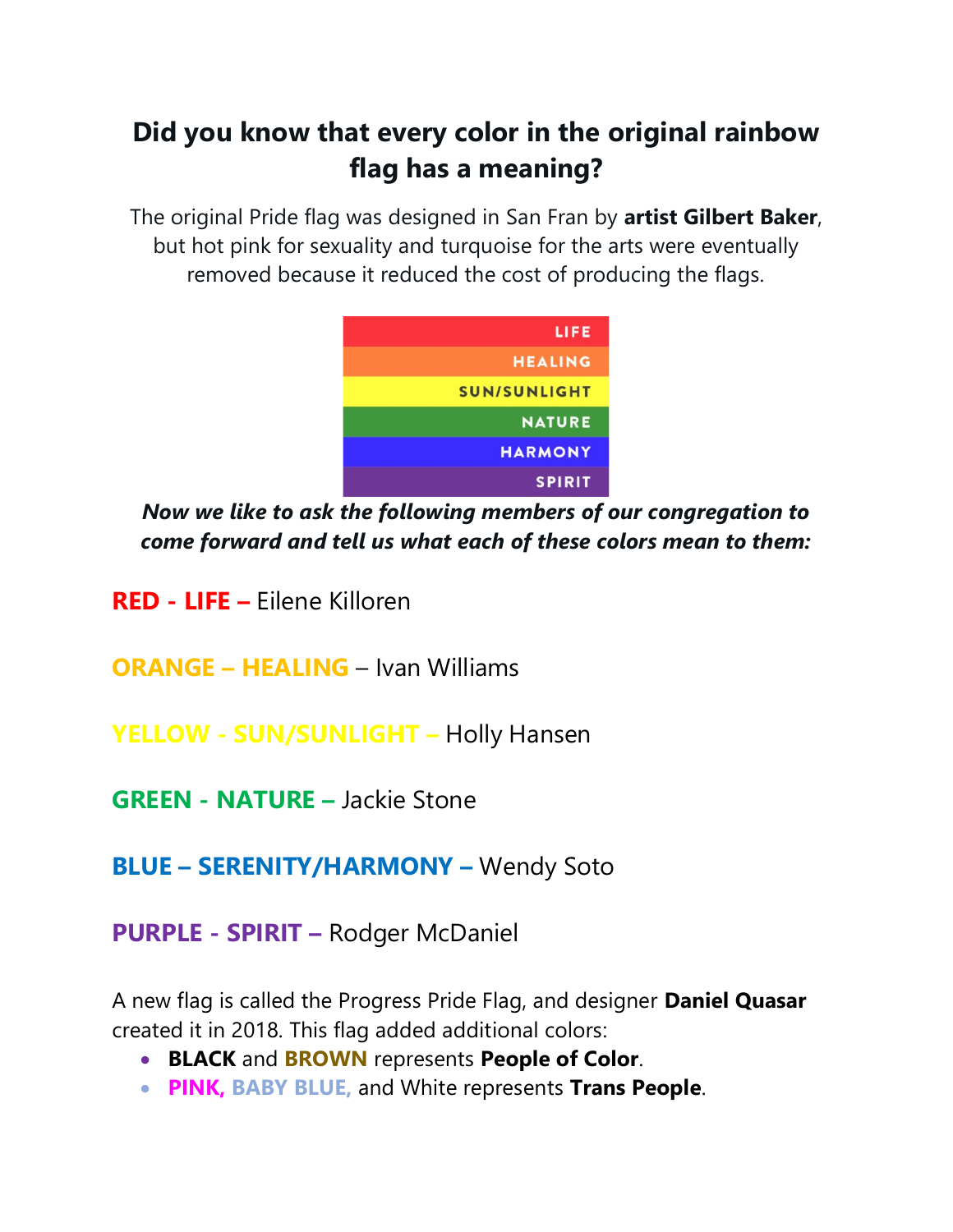# *The Word of God – by Bob Garrard 1 st Reading*

# **1 Peter : 8-11 New International Version**

**<sup>8</sup>** Above all, love each other deeply, because love covers over a multitude of sins.

**<sup>9</sup>**Offer hospitality to one another without grumbling.

**<sup>10</sup>** Each of you should use whatever gift you have received to serve others, as faithful stewards of God's grace in its various forms.

**<sup>11</sup>** If anyone speaks, they should do so as one who speaks the very words of God. If anyone serves, they should do so with the strength God provides, so that in all things God may be praised through Jesus Christ. To him be the glory and the power for ever and ever. Amen

# *2 nd Reading*

#### **Psalm 36 : 5 - 10 A psalm of David.**

- **5** Your love, LORD, reaches to the heavens, your faithfulness to the skies.
- **6** Your righteousness is like the highest mountains, your justice like the great deep. You, LORD, preserve both people and animals.
- **<sup>7</sup>** How priceless is your unfailing love, O God! People take refuge in the shadow of your wings.
- **8** They feast on the abundance of your house; you give them drink from your river of delights.
- **9** For with you is the fountain of life; in your light we see light.
- **<sup>10</sup>** Continue your love to those who know you, your righteousness to the upright in heart.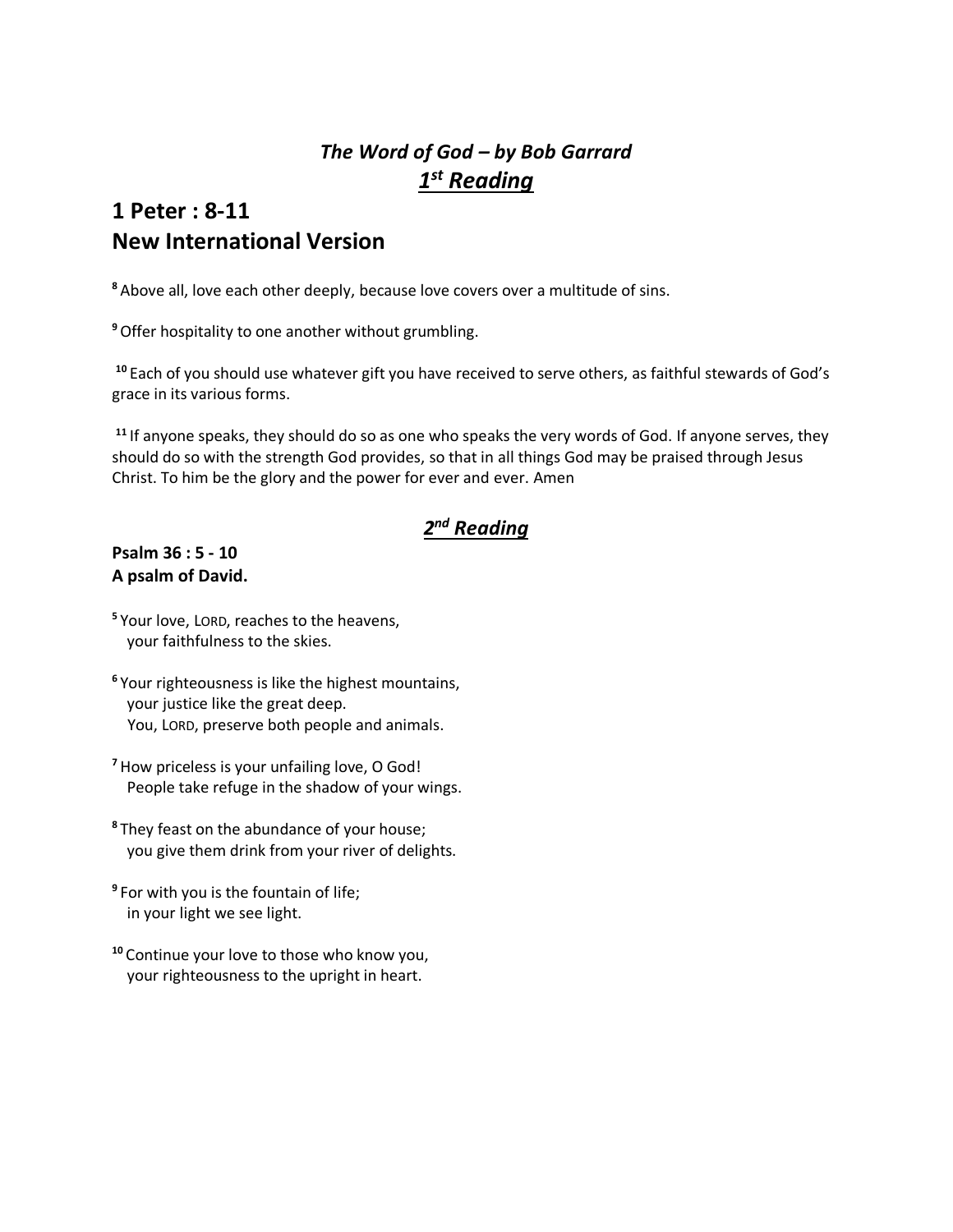#### *Message – by Sara Burlingame*

## *Living In Today's World for the LGTBQIA+ Community*

*Contemplative Music – by Kurt Borgaard*

The Beatles - All You Need Is Love

# **Lyrics**

| Love, love, love                                    | All you need is love                               |
|-----------------------------------------------------|----------------------------------------------------|
| There's nothing you can do that can't be done       | All you need is love, love                         |
| Nothing you can sing that can't be sung             | Love is all you need                               |
| Nothing you can say, but you can learn how to play  | All you need is love                               |
| the game                                            | All you need is love, love                         |
| It's easy                                           | Love is all you need                               |
| Nothing you can make that can't be made             | There's nothing you can know that isn't known      |
| No one you can save that can't be saved             | Nothing you can see that isn't shown               |
| Nothing you can do, but you can learn how to be you | There's nowhere you can be that isn't where you're |
| in time                                             | meant to be                                        |
| It's easy                                           |                                                    |

## *Prayers of the People – By Jackie Stone* **Preparing for Communion**

#### Let's remember this from **John 13:34-35**:

**34** "A new command I give you: Love one another. As I have loved you, so you must love one another. **35** By this everyone will know that you are my disciples, if you love one another."

One day as Jesus finished praying, a disciple asked, "Rabbi, teach us to pray, just as John taught his disciples." Jesus said to them, "When you pray, say…

*Our Father, who art in heaven, hallowed be thy name, thy kingdom come, thy will be done, on earth as it is in heaven. Give us this day our daily bread. And forgive us our sins, as we forgive those who sin against us. And lead us not into temptation but deliver us from evil. For thine is the kingdom, and the power, and the glory, forever. Amen.*

### *You Tube: Conspirare Choir Mix – "All of Us" - Virtual Choir for Communion*